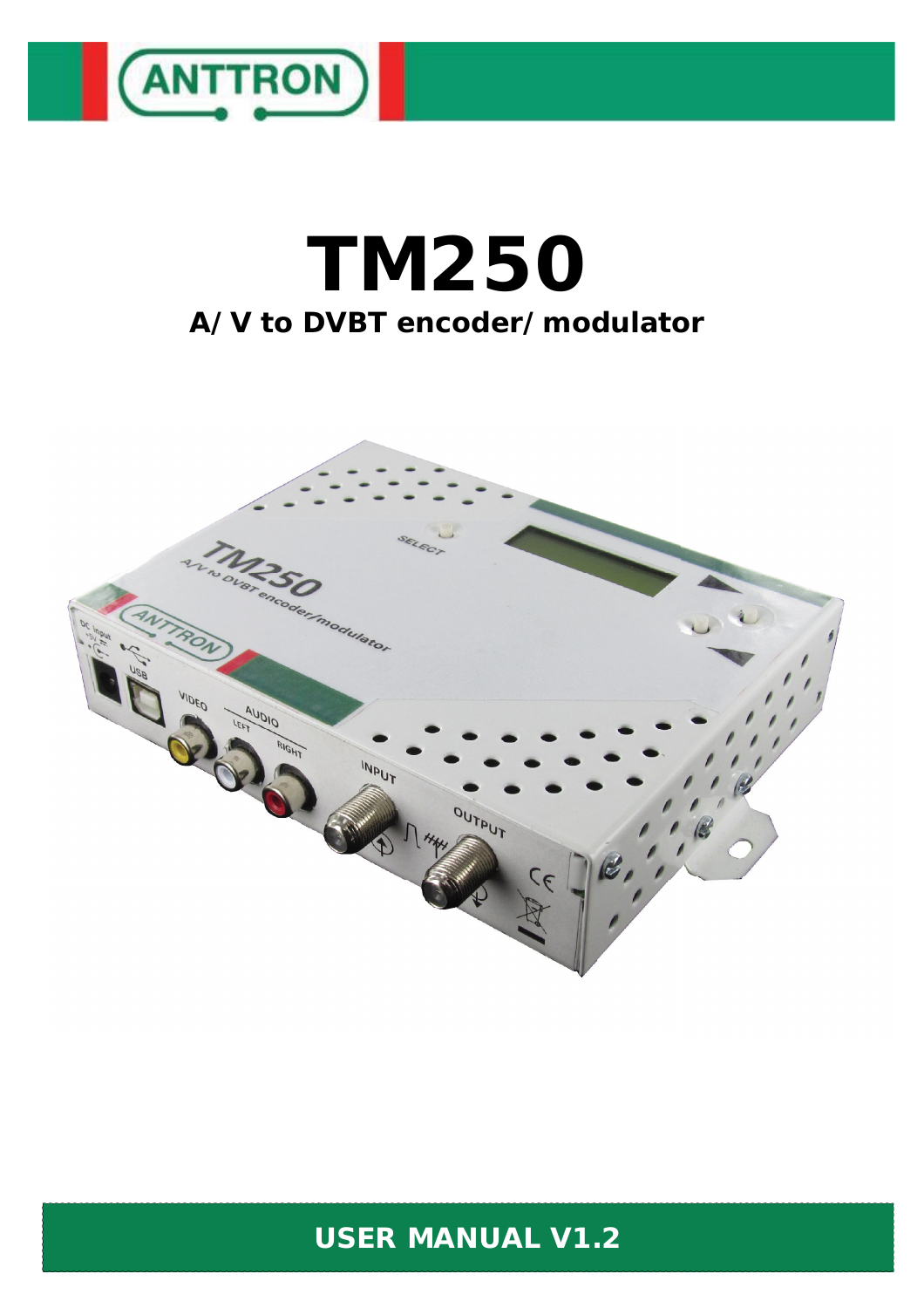# **CONTENTS**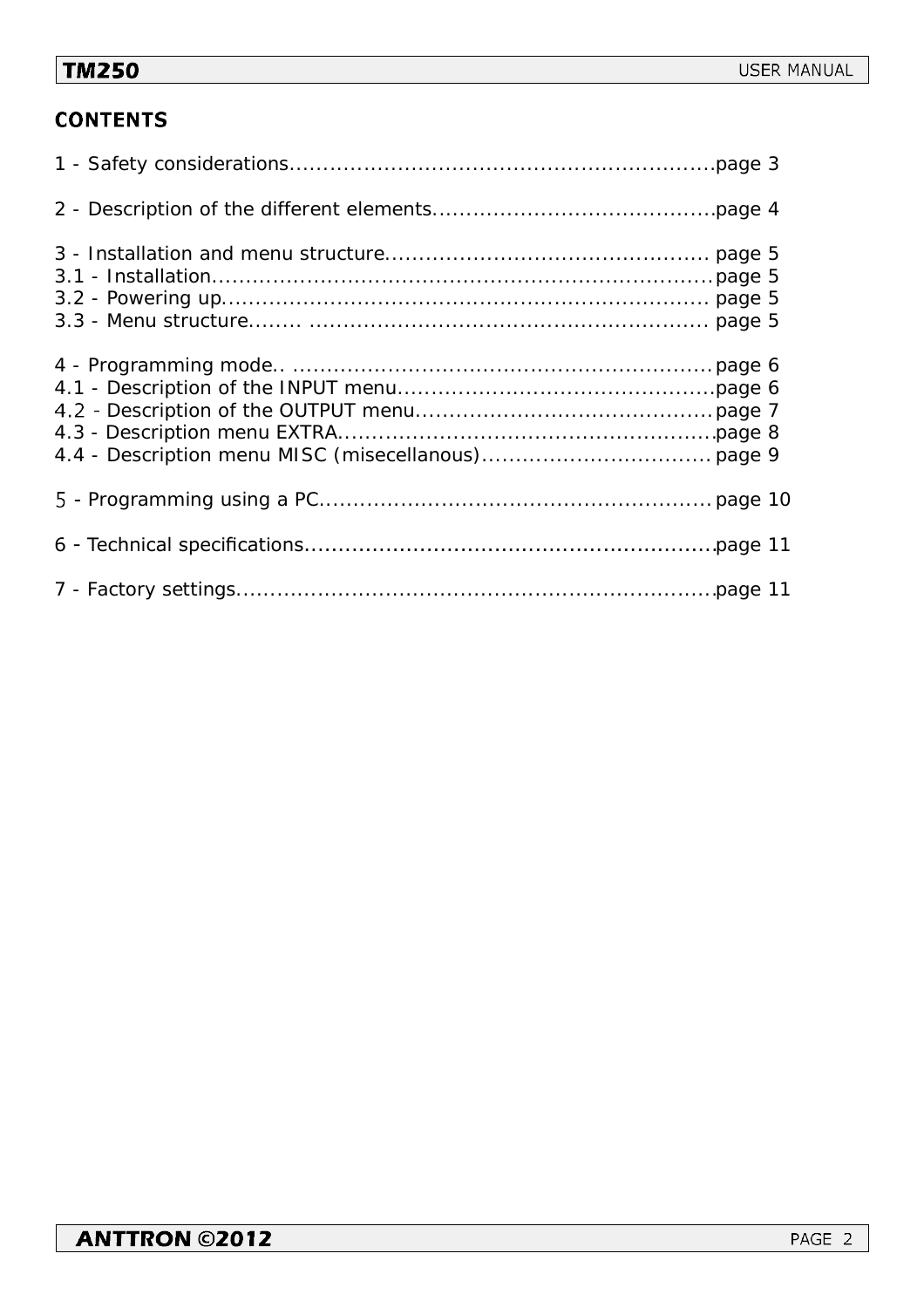#### **1. - Safety considerations**

#### 1.1 CONNECTING TO THE MAINS SUPPLY

This product has to be connected to the mains supply. If there is the slightest doubt concerning the type of connection available on the installation, please contact your supplier of electricity. Before carrying out maintenance operation or modification of the installation, the modulator has to be disconnected. Remark : only use the supplied power adaptor.

#### 1.2 OVERVOLTAGE

An overvoltage on hte mains supply, can cause shortcircuits are fire. Never overload the power lines.

1.3 LIQUIDS

This module should be protected from splashes. Please assure yourself that no containers containing liquids is placed on this module. Also be aware of other persons splashing liquids on the module.

#### 1.4 CLEANING

Disconnect the module before cleaning. Using only a humid cloth without solvant. solvant.

#### 1.5 VENTILATION

In order to assure an adequate air circulation and to prevent overheating, the ventilation holes should not be obstructed. The module may not be installed in a hermetically sealed environment. Other electronic products or heat producing items may not be placed upon or near the module.

#### 1.6 ACCESSORIES

The use of accessories not manufactured by the manufacturer can cause damage to the module.

#### 1.7 INSTALLATION OF THE MODULE

The module must be installed in a place well protected from direct sunlight. All measures have to be taken to avoid installation in humid or sunny places.Do not install near heating elements or other devices producing heat. Assure yourself that the module is placed at least 10 cm form other equipment with is susceptible to electromagnetic radiation. Do not install the module on instable items. A fall cans cause physical or material damage.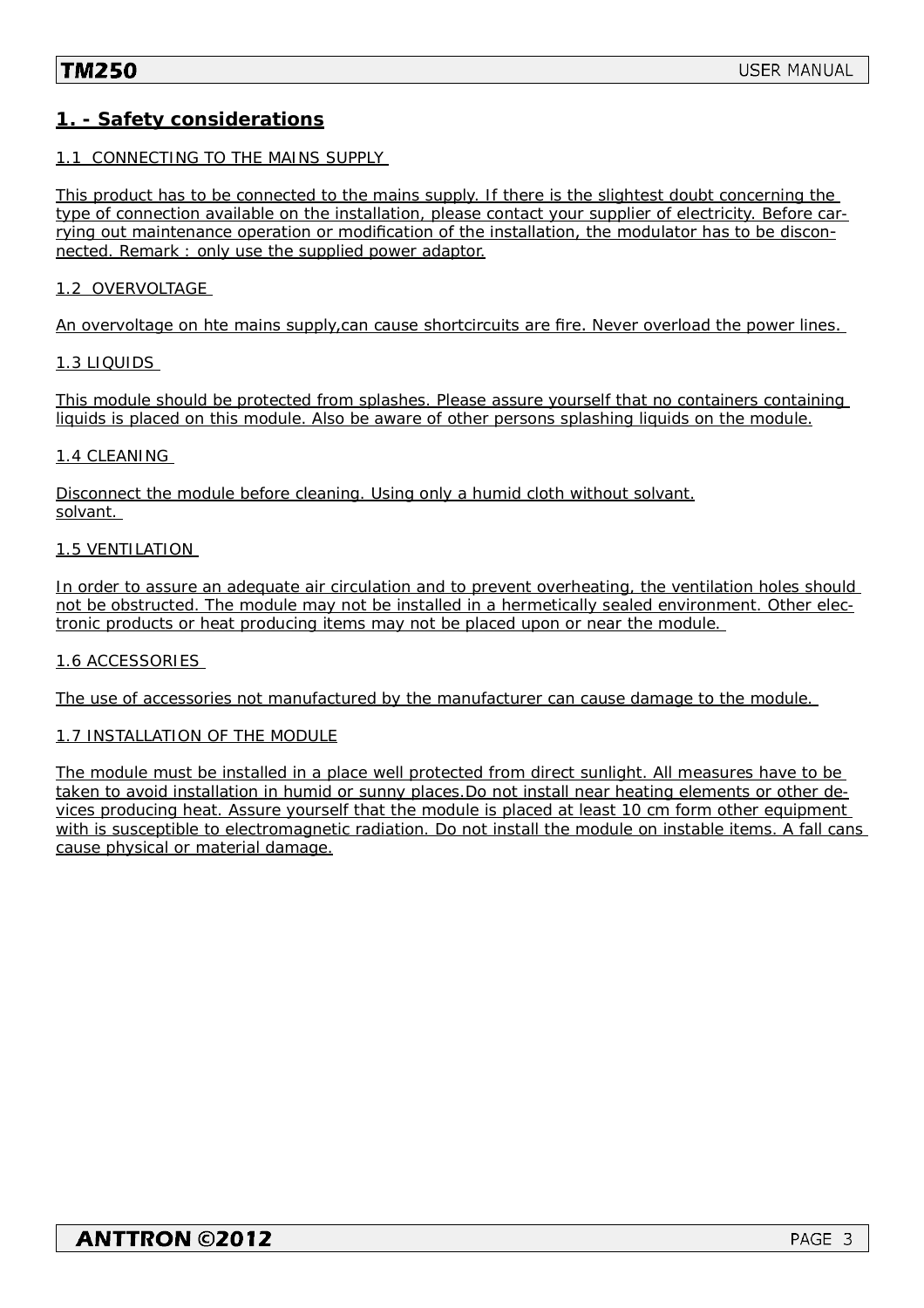# **2 - Description of the different elements**



- Power supply input of the modulator (5 VDC / 4 A)  $C1$
- $C<sub>2</sub>$ USB input( for programming the TM250 by PC)
- $C3$ Video input
- $C4$ Audio left input
- $C<sub>5</sub>$ Audio right input
- $C6$ RF input
- $CZ$ RF output
- $A1$ LCD display 1 x 8 characters with backlight
- $T1$ **SELECT** button
- $T<sub>2</sub>$  $\blacktriangleright$  button
- **T3 ←** button

**ANTTRON ©2012**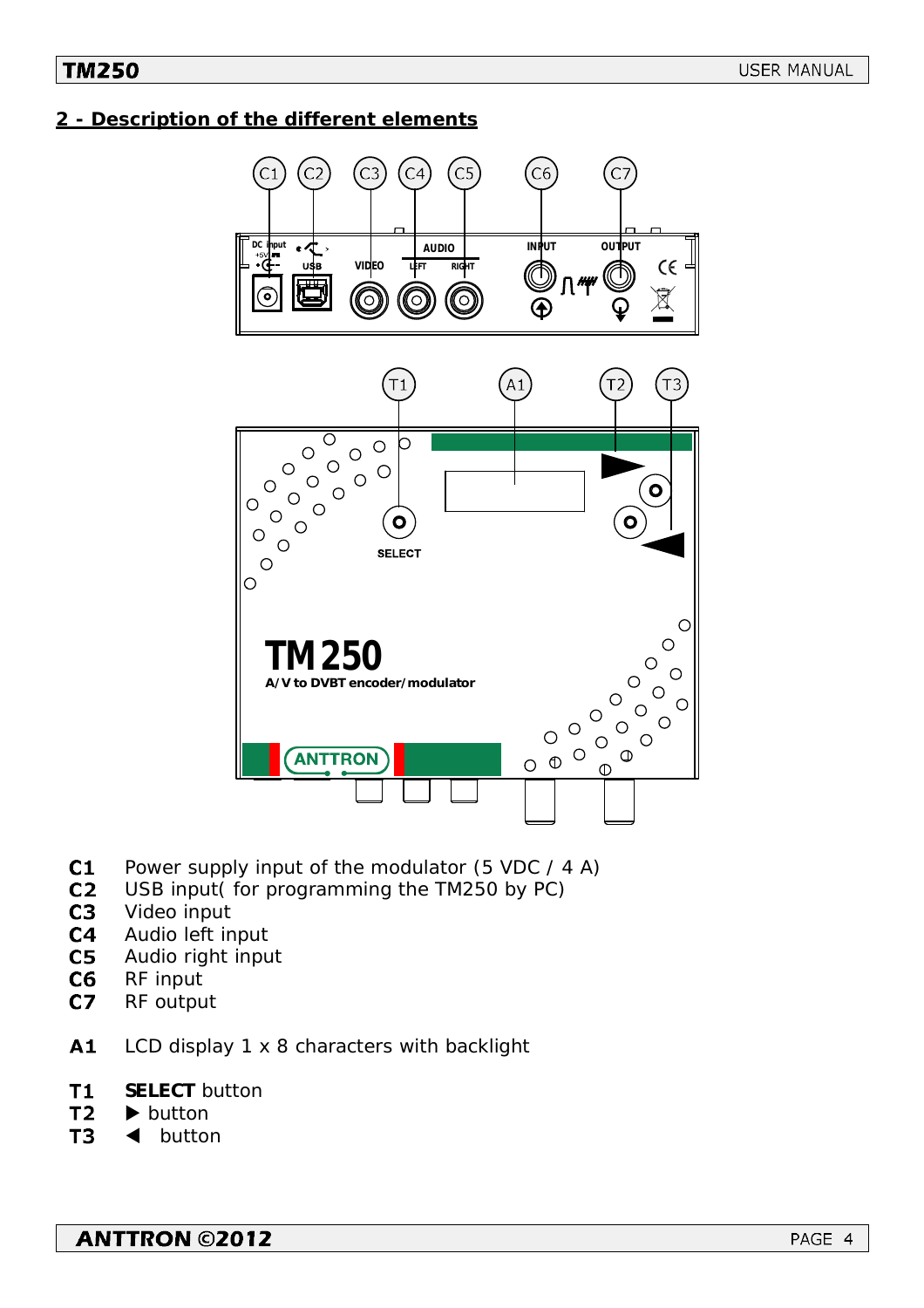#### **3 - Installation and menu structure**

#### 3.1 - Installation

Install the TM250 against a wall using the wall fixation brackets to ensure cooling of the housing through natural convection. ( see drawing)

Connect the audio and video source using CINCH connectors. Connect the RF input cable (if present) and the RF output cable. If the RF input is not used, please connect a 75 ohm terminating resistor to it. Once the modulator installed and the cables connected, please proceed connecting the power supply to the modulator.



#### 3.2 - Powering up

Plug in the connector of the power supply. The LCD display will light up and shows the message "Init..." followed by a bargraph, during starting up of the TM250. After starting up the message "TM250' and "V1.9' (firmware version) are displayed alternating.

#### 3.3 - Menu structure

The TM250 has different menus allowing easy access to the differents parameters and to change them when necessary. Below you will find the structure of the different menus.

| <b>INPUT</b> |                | <b>OUTPUT</b> |                 | <b>EXTRA</b> |                | MISC. |                |
|--------------|----------------|---------------|-----------------|--------------|----------------|-------|----------------|
|              | $<$ STDARD $>$ |               | $<$ FREQ $>$    |              | $<$ TS. ID $>$ |       | $<$ LANG. $>$  |
|              | $<$ FORMAT $>$ |               | $<$ BNDWDT $>$  |              | $<$ PRG.ID $>$ |       | $<$ RESET $>$  |
|              | $<$ LIGHT $>$  |               | $<$ MODE $>$    |              | $<$ NET ID $>$ |       | $<$ RETURN $>$ |
|              | $<$ CONTR. $>$ |               | $<$ CONST. $>$  |              | $<$ ONETID $>$ |       |                |
|              | $<$ SAT. $>$   |               | $<$ FEC $>$     |              | $<$ NETWRK $>$ |       |                |
|              | $<$ RETURN $>$ |               | $<$ G. INT. $>$ |              | $<$ PMTPID $>$ |       |                |
|              |                |               | $<$ ATTEN. $>$  |              | $<$ VIDPID $>$ |       |                |
|              |                |               | $<$ A. RATE $>$ |              | $<$ AUDPID $>$ |       |                |
|              |                |               | $<$ V. RATE $>$ |              | $<$ RETURN $>$ |       |                |
|              |                |               | $<$ L.C.N. $>$  |              |                |       |                |
|              |                |               | $<$ CHANNL $>$  |              |                |       |                |
|              |                |               | $<$ RETURN $>$  |              |                |       |                |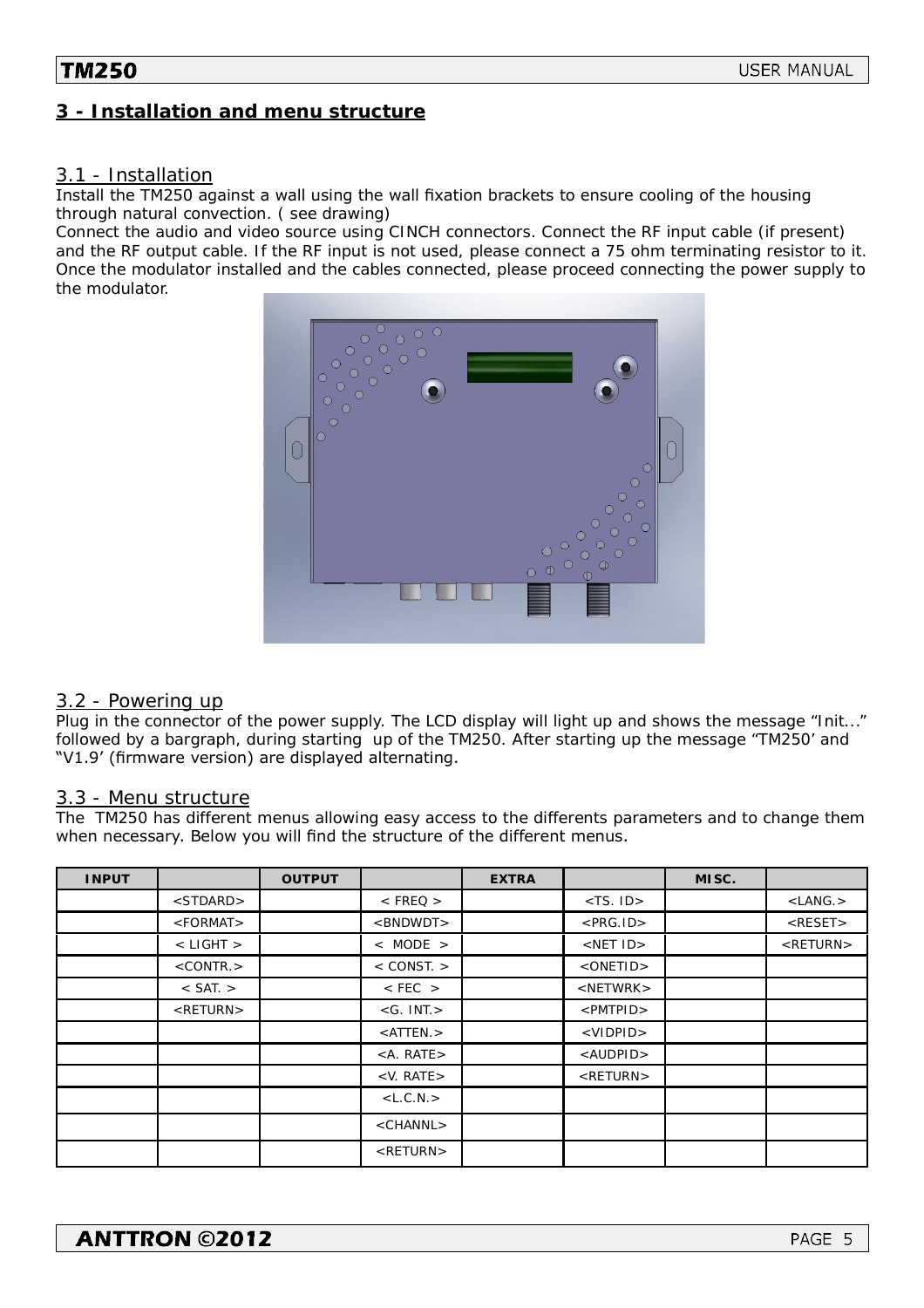#### **4 - Programming mode**

To access the menus press and keep pressed the SELECT button. Use the buttons  $\blacktriangleright$ and  $\blacktriangleleft$  to choose between menus INPUT / OUTPUT / EXTRA and MISC. When you have reached the menu of your choice, release the SELECT button.

Now you have access to the different parameters of the selected menu and inspect and change their values if necessary.

Use the buttions  $\blacktriangleright$  and  $\blacktriangleleft$  to go from one parameter to the other. Once you have reached the wanted parameter, press and **keep pressed** the SELECT button : the value of the parameter is now displayed. To modify this value, use the  $\blacktriangleright$  and  $\blacktriangleleft$  buttons while keeping the SELECT button pressed. Once the parameter changed you can release the SELECT button.

#### 4.1 - The INPUT menu :



#### **Setting the input standard**

Use the buttons  $\blacktriangleright$  and  $\blacktriangleleft$  (while keeping SELECT button pressed) to change this option in **PAL** or **NTSC**.

#### 2 **<FORMAT>**

#### **Setting the picture format**

Use the buttons  $\blacktriangleright$  and  $\blacktriangleleft$  (while keeping SELECT button pressed) to change the picture format between **4/3 - 16/9 or AUTO** (automatic).

3 **< LIGHT >**

#### **Setting the luminosity**

Use the buttons  $\blacktriangleright$  and  $\blacktriangleleft$  (while keeping SELECT button pressed) to adjust the luminosity. (**0-255**).

4 **<CONTR. >**

#### **Setting the contrast**

Use the buttons  $\blacktriangleright$  and  $\blacktriangleleft$  (while keeping SELECT button pressed) to adjust the contrast.(**0-255**).



#### **Setting the saturation**

Use the buttons  $\blacktriangleright$  and  $\blacktriangleleft$  (while keeping SELECT button pressed) to adjust the saturation.(**0-255**).

6 **<RETURN>**

**To leave this menu.** Press the SELECT button to leave this menu.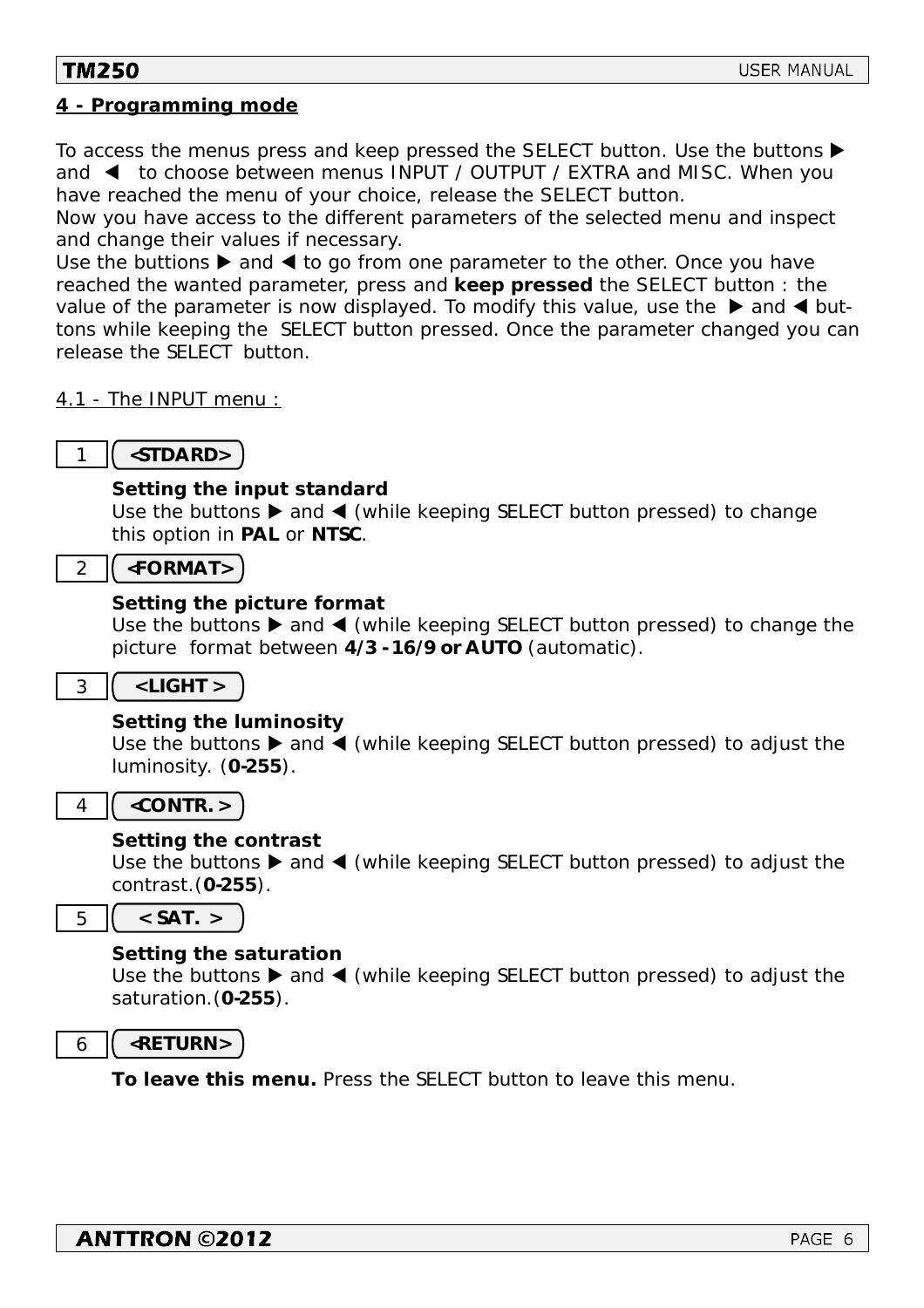4.2 - The OUTPUT menu :

# 1 **< FREQ >**

#### **Setting the output frequency.**

Use the buttons  $\blacktriangleright$  and  $\blacktriangleleft$  (while keeping SELECT button pressed) to change teh output frequency **47 - 862 MHz**.

# 2 **<BNDWDT>**

#### **Setting the bandwidth**

Use the buttons  $\blacktriangleright$  and  $\blacktriangleleft$  (while keeping SELECT button pressed) to change the bandwidth in **6, 7 or 8 MHz**.

# 3 **< MODE >**

#### **Setting the modulation mode**

Use the buttons  $\blacktriangleright$  and  $\blacktriangleleft$  (while keeping SELECT button pressed) to change the modulation mode. (**2K or 8K**).



#### **Setting the constellation**

Use the buttons  $\blacktriangleright$  and  $\blacktriangleleft$  (while keeping SELECT button pressed) to change the constellation.(**QPSK, QAM16 or QAM64**).

#### 5 **< FEC >**

#### **Setting the FEC.**

Use the buttons  $\blacktriangleright$  and  $\blacktriangleleft$  (while keeping SELECT button pressed) to change the FEC.(**1/2, 2/3, 3/4, 5/6 or 7/8**).

# **<G. INT>**

6

#### **Setting the guard interval.**

Use the buttons  $\blacktriangleright$  and  $\blacktriangleleft$  (while keeping SELECT button pressed) to change the guard interval (**1/32, 1/16, 1/8, or 1/4**).

#### 7 **<ATTEN.>**

#### **Setting the output level.**

Use the buttons  $\blacktriangleright$  and  $\blacktriangleleft$  (while keeping SELECT button pressed) to change the value of the ouput attenuator .(**0 - 29 dB**).



#### **Setting the audio bit rate**

Use the buttons  $\blacktriangleright$  and  $\blacktriangleleft$  (while keeping SELECT button pressed) to change the audio bit rate.(**128 Kb/s - 192 Kb/s -256 Kb/s - 320 Kb/s - 384 Kb/s**).

#### 9 **<V.RATE>**

#### **Setting the video bit rate**

Use the buttons  $\blacktriangleright$  and  $\blacktriangleleft$  (while keeping SELECT button pressed) to change the video bit rate.(**100 - 20000) Kb/s**).

# **ANTTRON ©2012**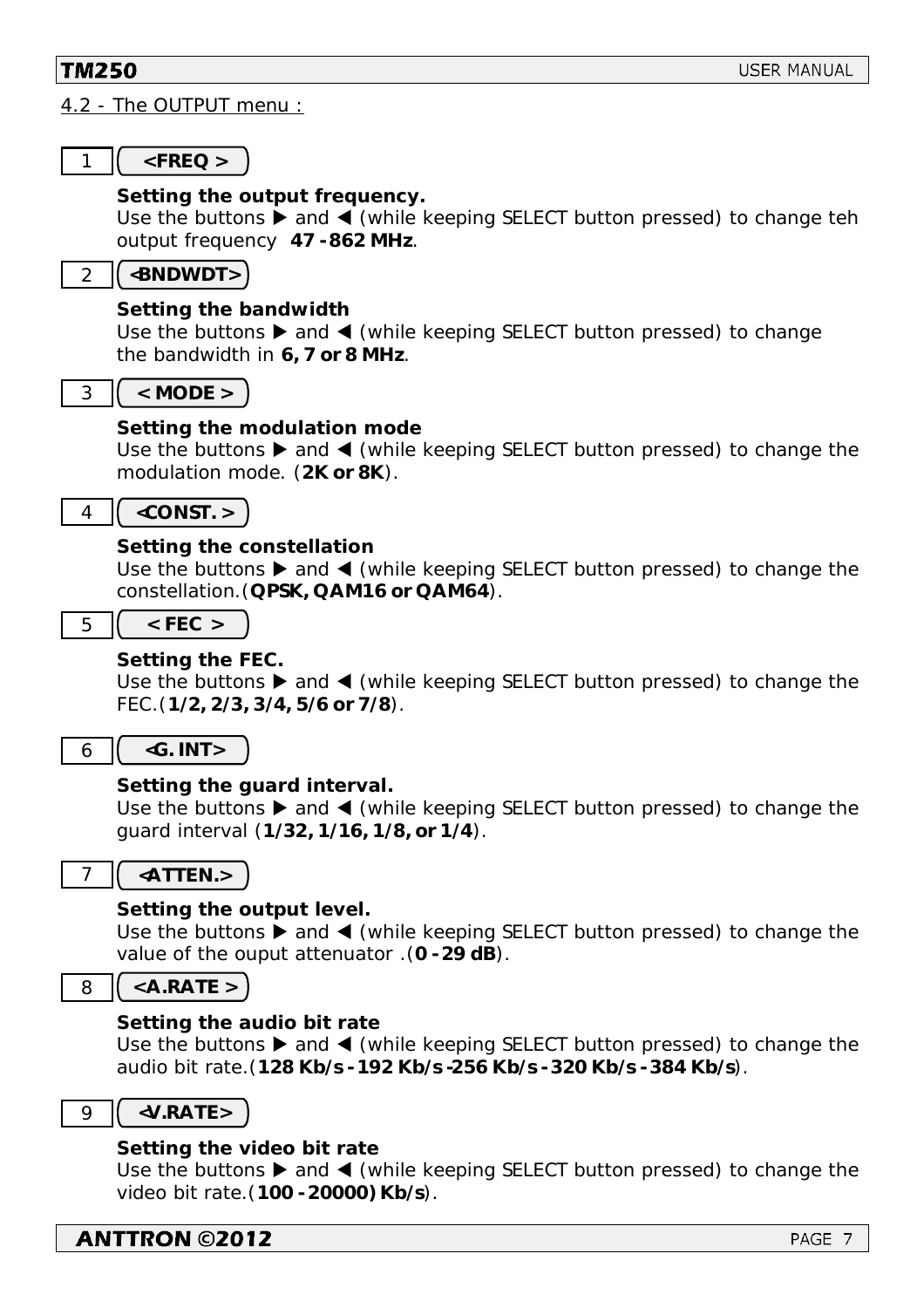10 $\parallel$ **<L.C.N.>**

# **Setting the LCN number**

Use the buttons  $\blacktriangleright$  and  $\blacktriangleleft$  (while keeping SELECT button pressed) to change the LCN number of the program.

#### 11 **< CHANNL >**

# **Setting the channel name.**

Use the buttons  $\blacktriangleright$  and  $\blacktriangleleft$  (while keeping SELECT button pressed) to select a character. Then release the SELECT button to set the following character. Some characters have a special function, namely :

- $\rightarrow$  forward space
- $\leftarrow$  backspace
- delete whole line

# 12 **<RETURN>**

**To leave this menu.** Press the SELECT button to leave this menu.

#### 4.3 - The menu EXTRA :

1 **< TS. ID>**

# **Setting the Transport Stream ID**

Use the buttons  $\blacktriangleright$  and  $\blacktriangleleft$  (while keeping SELECT button pressed) to change the number of the transport stream ID.

# 2 **<PRG. ID>**

# **Setting the program ID (Service ID)**

Use the buttons  $\blacktriangleright$  and  $\blacktriangleleft$  (while keeping SELECT button pressed) to change the number of the program ID.

# 3 **< ONETID >**

# **Setting the Original Network ID.**

Use the buttons  $\triangleright$  and  $\blacktriangleleft$  (while keeping SELECT button pressed) to change the number of the original network ID.

# 4 **< NET ID >**

#### **Setting the Network ID.**

Use the buttons  $\blacktriangleright$  and  $\blacktriangleleft$  (while keeping SELECT button pressed) to change the number of the network ID.

#### 5 **<NETWRK>**

Use the buttons  $\blacktriangleright$  and  $\blacktriangleleft$  (while keeping SELECT button pressed) to select a character. Then release the SELECT button to set the following character. Some characters have a special function, namely :

- $\rightarrow$  forward space
- $\leftarrow$  backspace
- delete whole line

# **ANTTRON ©2012**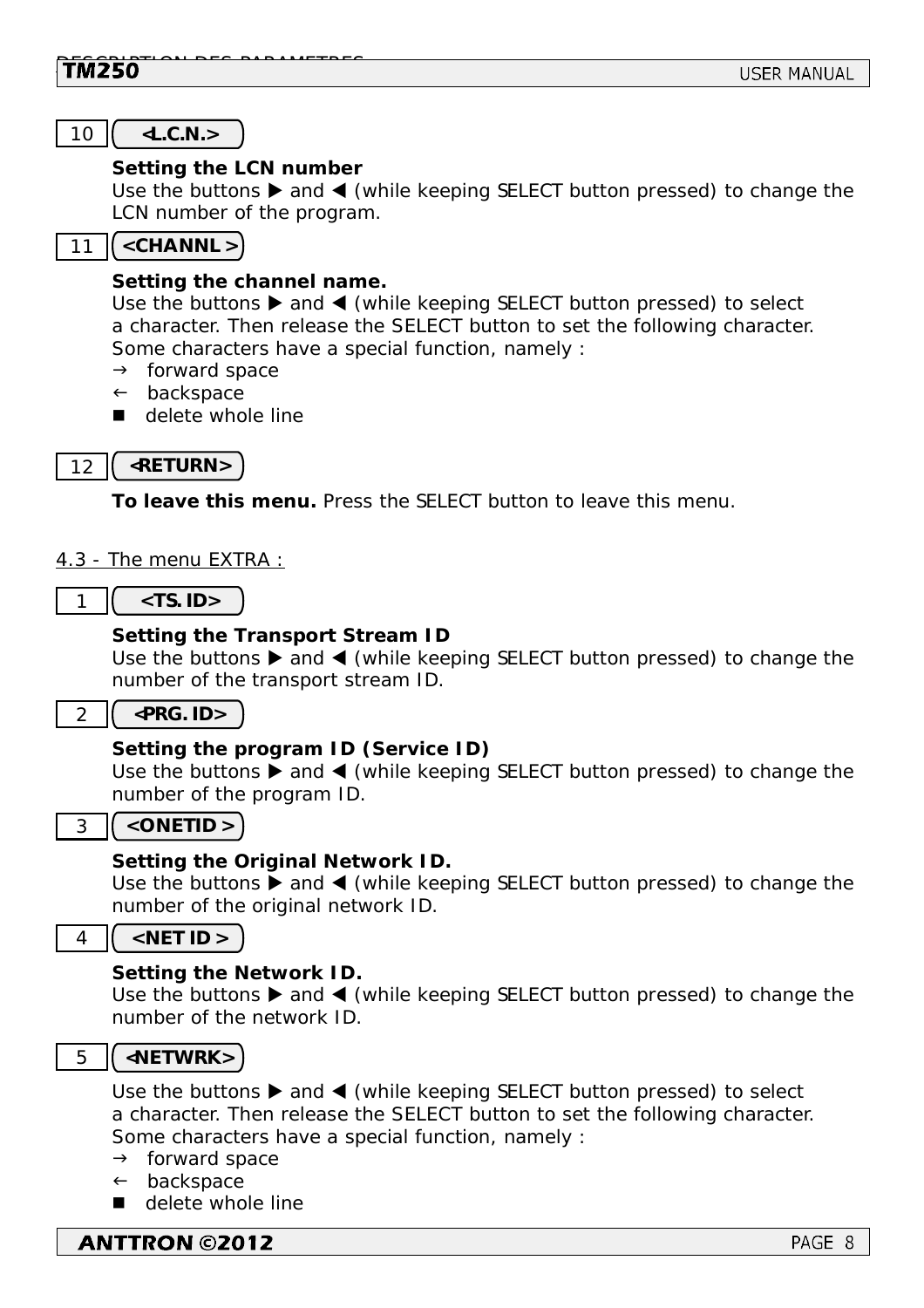#### 6 **<PMTPID>**

Use the buttons  $\blacktriangleright$  and  $\blacktriangleleft$  (while keeping SELECT button pressed) to change the PID of the PMT (Program Map Table)



#### **Setting the VIDEO PID.**

Use the buttons  $\blacktriangleright$  and  $\blacktriangleleft$  (while keeping SELECT button pressed) to change the VIDEO PID.

8 **<AUDPID>**

Use the buttons  $\blacktriangleright$  and  $\blacktriangleleft$  (while keeping SELECT button pressed) to change the AUDIO PID.

9 **<RETURN**

**To leave this menu.** Press the SELECT button to leave this menu.

#### 4.4 - The MISC. (miscellanous) MENU:

1 **< LANG.>**

#### **Setting the language of the menus.**

Use the buttons  $\blacktriangleright$  and  $\blacktriangleleft$  (while keeping SELECT button pressed) to change the language between option en **FRANCAIS , ENGLISH, ITALIANO, DEUTSCH and POLSKI**

#### 2 **<RESET>**

#### **Return to factory settings.**

Use the buttons  $\blacktriangleright$  and  $\blacktriangleleft$  (while keeping SELECT button pressed) to return to the factory settings of the TM250.

3 **<RETURN**

**To leave this menu.** Press the SELECT button to leave this menu.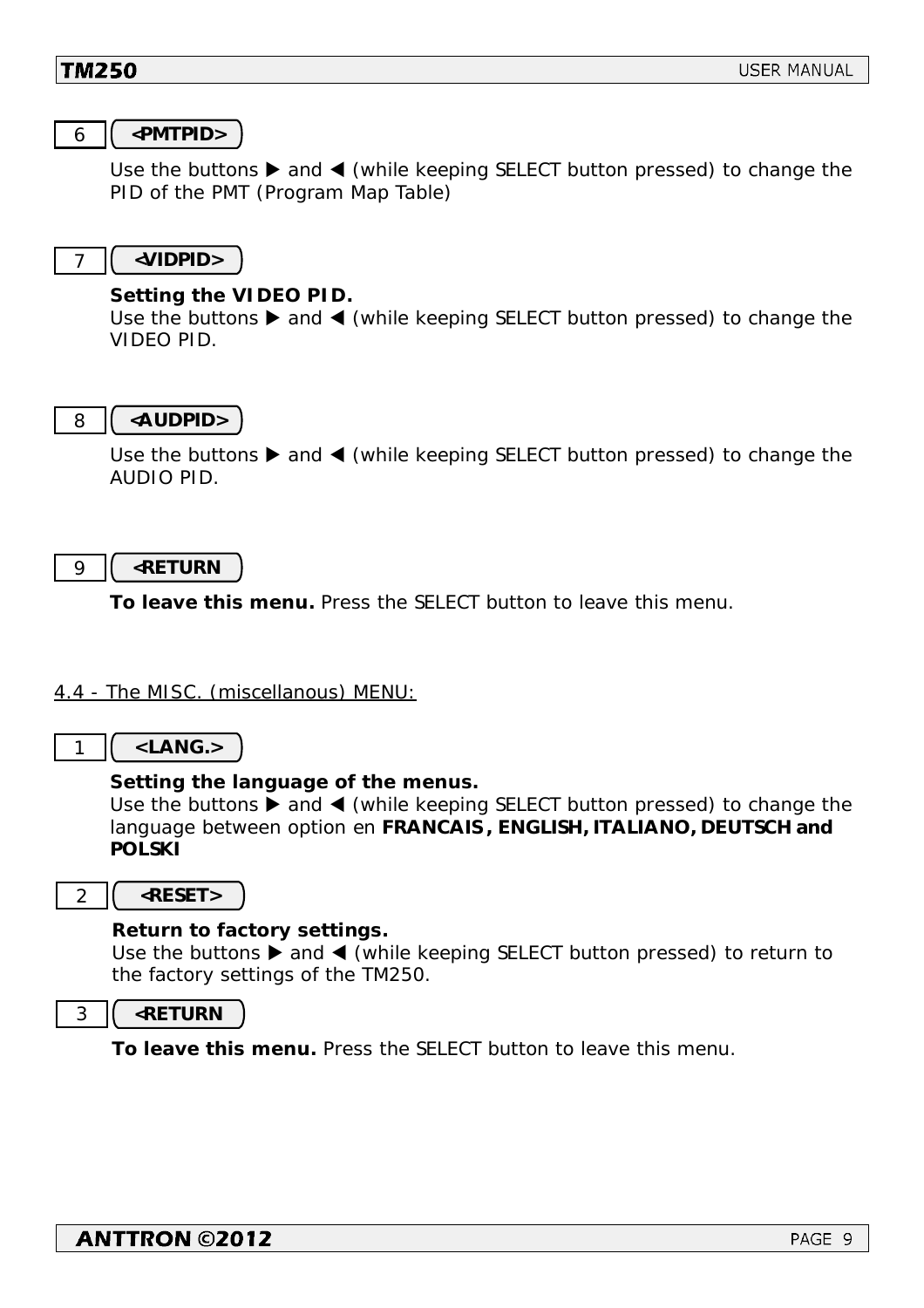#### **5 - Programming using a PC**

The settings of the TM250 can also be changed using a PC.

First, please install the software **TMIFace** on your PC. You can download this software from our internet site **anttron.com**

After installation of this software, connect the TM250 using a USB cable (not included) to your personal computer. Then launch the program **TMIface.**

On the display of the TM250 the message <USB> appears, indicating that the programming is now performed through your PC. The following window appears on your screen.

| Standard:<br>PAL      |            | Format Image:<br><b>AUTO</b> |                                         |            |            |  |             |  |
|-----------------------|------------|------------------------------|-----------------------------------------|------------|------------|--|-------------|--|
| Lumière :             |            |                              | <b>WERE ARRESTED FOR A SERVICE OF A</b> |            |            |  | 128         |  |
| Contraste:            | $\sqrt{2}$ |                              |                                         |            |            |  | 128         |  |
| Saturation:           |            |                              | <b>CONTRACTOR</b> AND INTERFERED        |            |            |  | 128         |  |
| Fréq. (MHz) :         |            |                              |                                         | TSId.:     |            |  |             |  |
| 474                   |            |                              |                                         | 100        |            |  |             |  |
| Mode:                 | Const. :   |                              | L. Bande:                               |            | $F.E.C.$ : |  | Int. Garde: |  |
| 2K                    | 64-QAM     |                              | 8 Mhz                                   |            | 7/8        |  | 1/4         |  |
| Réseau<br>$Id.$ :     | Nom:       |                              |                                         | W.         |            |  |             |  |
| 8442                  | NoName     |                              |                                         |            |            |  |             |  |
| Programme             |            |                              |                                         |            |            |  |             |  |
| $Id.$ :               | Nom:       |                              |                                         | L.C.N:     |            |  |             |  |
| T.                    | Chan A     |                              |                                         | 801        |            |  |             |  |
| PMT PID : Vidéo PID : |            |                              |                                         | Audio PID: |            |  |             |  |
| 32 <sub>2</sub>       | 48         | 6000                         | Kb/s                                    |            | 49         |  | 384 Kb/s    |  |
|                       |            |                              |                                         |            |            |  |             |  |
|                       |            |                              |                                         |            |            |  |             |  |

Now, all parameters discussed in Chapter 3 of this user manual can be modified by TMIface.